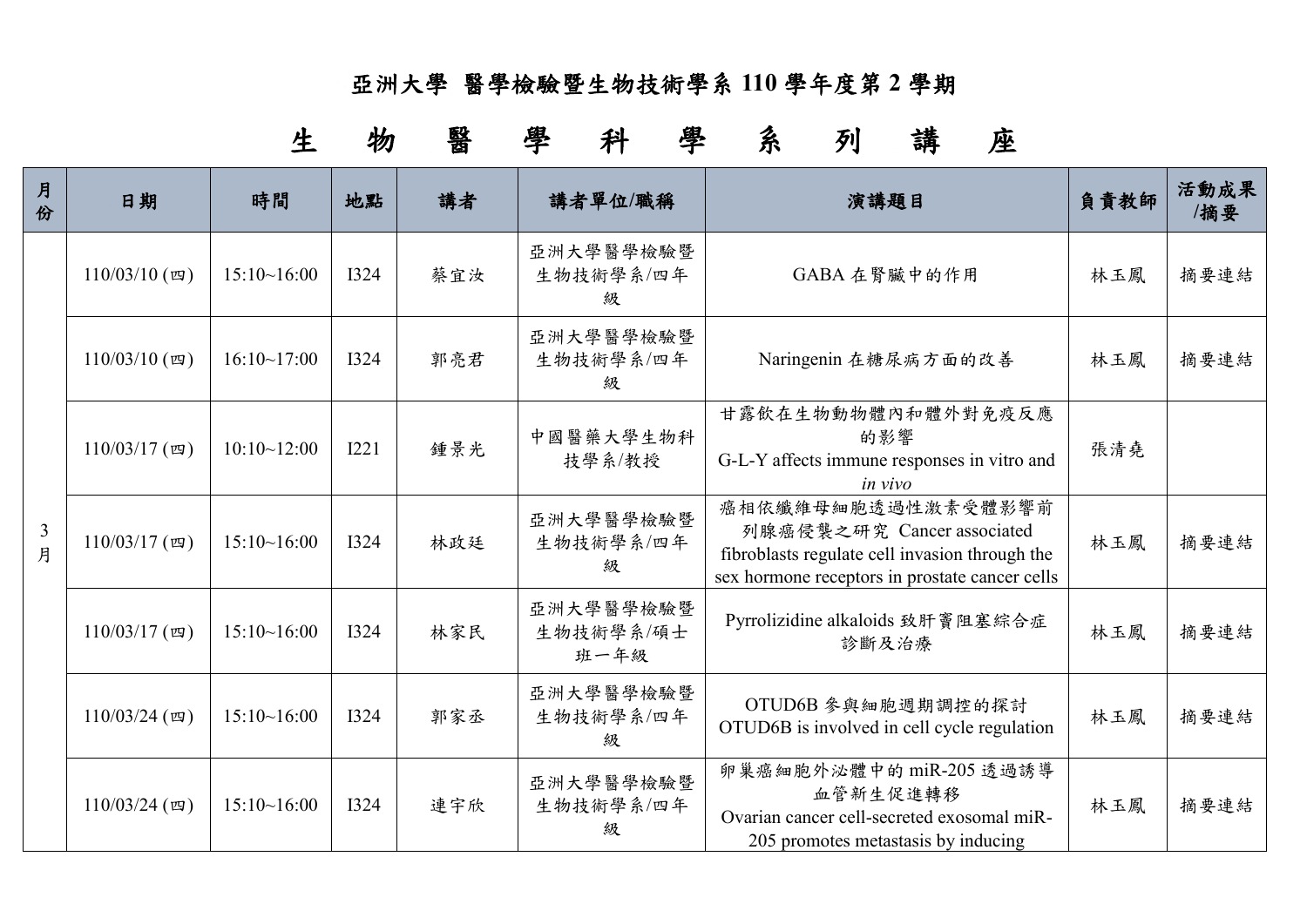|                     |                 |             |             |     |                                | angiogenesis                                                                                                  |     |      |
|---------------------|-----------------|-------------|-------------|-----|--------------------------------|---------------------------------------------------------------------------------------------------------------|-----|------|
|                     |                 |             |             |     |                                |                                                                                                               |     |      |
|                     | $110/03/31$ (四) | 10:10~12:00 | <b>I221</b> | 呂旭峯 | 亞洲大學醫學檢驗暨<br>生物技術學系/教授         | 生物技術在醫學與食品的應用                                                                                                 | 張清堯 |      |
|                     | $110/03/31$ (四) | 15:10~16:00 | <b>I324</b> | 林祿恆 | 亞洲大學醫學檢驗暨<br>生物技術學系/碩士<br>班一年級 | 待定                                                                                                            | 林玉鳳 | 摘要連結 |
|                     | $110/03/31$ (四) | 15:10~16:00 | <b>I324</b> | 林瑤甄 | 亞洲大學醫學檢驗暨<br>生物技術學系/四年<br>级    | 待定                                                                                                            | 林玉鳳 | 摘要連結 |
| $\overline{4}$<br>月 | $110/04/14$ (四) | 10:10~12:00 | <b>I221</b> | 王韋然 | 中國醫藥大學生物科<br>技學系/助理教授          | CRISPR 在人類疾病中的應用<br>The application of CRISPR on human disease                                                | 張清堯 |      |
|                     | $110/04/14$ (四) | 15:10~16:00 | <b>I324</b> | 林千琪 | 亞洲大學醫學檢驗暨<br>生物技術學系/四年<br>级    | 待定                                                                                                            | 林玉鳳 | 摘要連結 |
|                     | $110/04/14$ (四) | 15:10~16:00 | <b>I324</b> | 陳瑩儒 | 亞洲大學醫學檢驗暨<br>生物技術學系/碩士<br>班一年級 | 待定                                                                                                            | 林玉鳳 | 摘要連結 |
|                     | $110/04/28$ (四) | 10:10~12:00 | I221        | 陳鯨太 | 亞洲大學生物資訊與<br>醫學工程學系/助理<br>教授   | 蛋白質體定量及癌症研究之應用                                                                                                | 張清堯 |      |
| $\mathfrak{S}$<br>月 | $110/05/12$ (四) | 10:10~12:00 | <b>I221</b> | 陳世順 | 亞洲大學醫學檢驗暨<br>生物技術學系/教授         | 靶向內質網-粒線體生物能量學作為癌症的<br>治療策略<br>Targeting ER-Mitochondrial Bioenergetics as<br>Therapeutic Strategy for Cancer | 張清堯 |      |